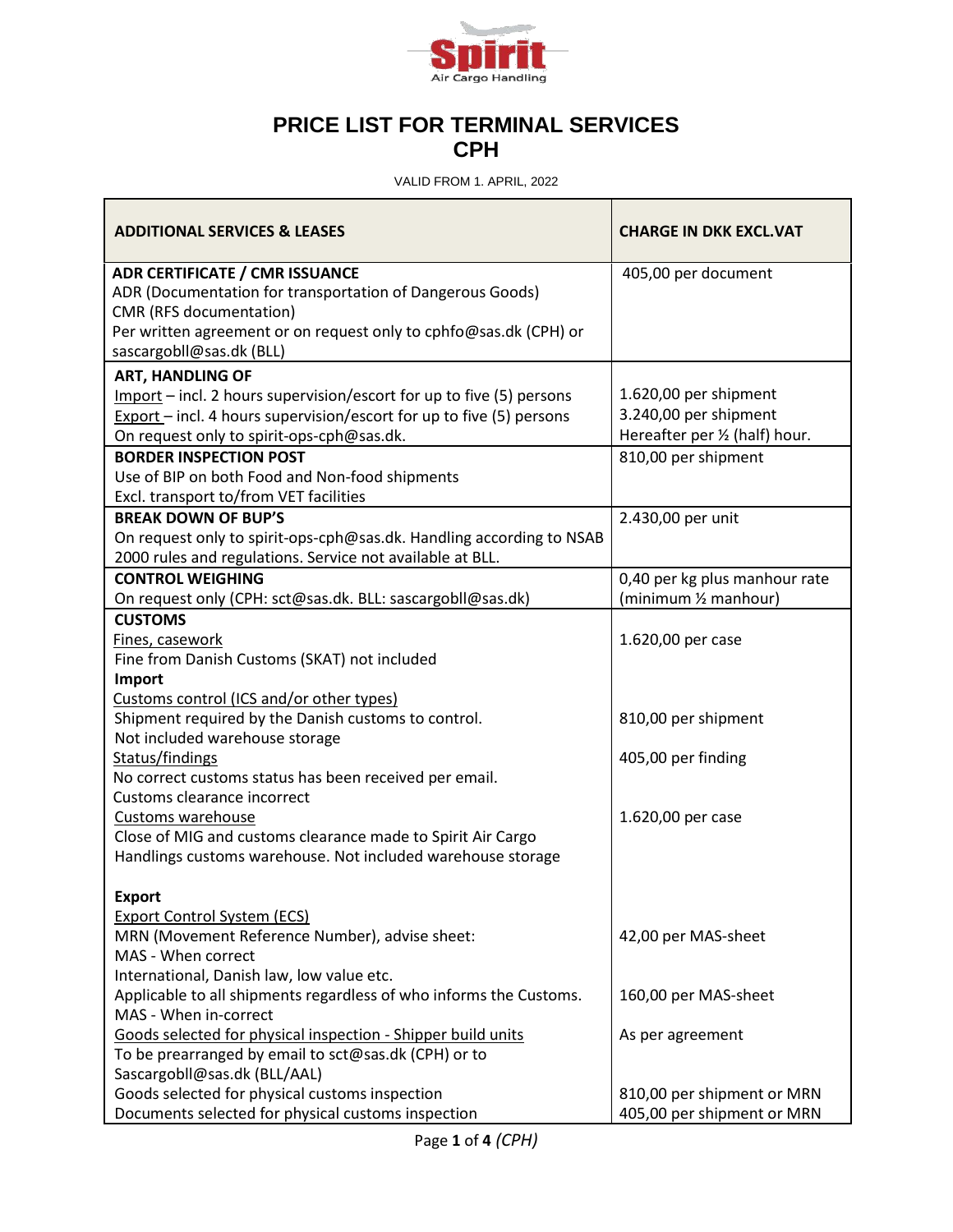

| <b>ADDITIONAL SERVICES &amp; LEASES</b>                                 | <b>CHARGE IN DKK EXCL.VAT</b>     |
|-------------------------------------------------------------------------|-----------------------------------|
| <b>DANGEROUS GOODS</b>                                                  |                                   |
| <b>Acceptance check</b>                                                 | 950,00 per shipment               |
| IATA check of documents and cargo classified as dangerous cargo.        |                                   |
| Accepted or rejected                                                    |                                   |
| Acceptance check on excepted quantities, biological substance, lithium  | 420,00 per shipment               |
| ion batteries (ELI/ELM, Section 2) etc.                                 |                                   |
| IATA check of documents and cargo listed in "IATA Dangerous Goods       |                                   |
| Regulations". According to airline handling requirements.               |                                   |
| Accepted or rejected.                                                   |                                   |
| Acceptance check on Dry Ice                                             | 420,00 per shipment               |
| IATA check of documents and cargo containing Dry Ice (Carbon Dioxide    |                                   |
| Solid). Accepted or rejected                                            |                                   |
| Hidden, casework                                                        | 1.620,00 per case                 |
| Covering reports to the authorities, airline etc. Fine not included     |                                   |
| <b>DELIVERY OF EMPTY EQUIPMENT (ULD'S)</b>                              | 810,00 per delivery               |
| Pallets or containers. On request only to spirit-ops-cph@sas.dk         |                                   |
| <b>ESCORT OF VISITOR</b>                                                | 810,00 per hour                   |
| Warehouse and/or airside (incl. CSRA).                                  |                                   |
| To be pre-arranged by email to spirit-ops-cph@sas.dk                    |                                   |
| FHL/FWB                                                                 | 94,00 per input                   |
| For missing or incorrect FHL or FWB                                     |                                   |
| <b>INVESTIGATION REPORT / CAPA REPORT</b>                               | 810,00 per report                 |
| <b>LATE ACCEPTANCE</b>                                                  | 1.620,00 per shipment             |
| After ordinary cut-off. No later than 60 minutes prior to departure. To | Incl. 1 (one) cll/unit            |
| be requested at, and accepted by export office (CPH: sct@sas.dk) in     | Hereafter plus 10,00 per cll/unit |
| due time. Will be charged for if connection is made, even if late       |                                   |
| acceptance has not been booked.                                         |                                   |
| LIVE ANIMAL ACCEPTANCE CHECK                                            | 810,00 per shipment               |
| IATA check of document and cargo containing live animal(s) (AVI)        |                                   |
| Accepted or rejected. AVI check at VET facility to be requested to and  |                                   |
| accepted by sct@sas.dk. Transport to VET facility not included.         |                                   |
| <b>LIVE HUMAN ORGAN</b>                                                 | 810,00 per shipment               |
| On request only to spirit-ops-cph@sas.dk                                |                                   |
| <b>LOADING</b>                                                          |                                   |
| <b>Small vechicles</b>                                                  | 250,00 per vechicle               |
| <b>Trucks</b>                                                           | Per 1/ <sub>2</sub> manhour       |
| <b>MAN HOUR</b>                                                         | 810,00 per hour                   |
| <b>INCL. BIG FORKLIFT</b>                                               | 2.430,00 per hour                 |
| <b>INCL. SMALL FORKLIFT</b>                                             | 1.620,00 per hour                 |
| No extra charge night, weekend, holidays.                               | Minimum 1 (one) hour              |
|                                                                         | Hereafter a fraction of 1/2 hour  |
| PRINT OUT OF DOCUMENTS                                                  | 120,00 per request                |
| To be requested at sct@sas.dk (CPH) and sascargobll@sas.dk (BLL)        |                                   |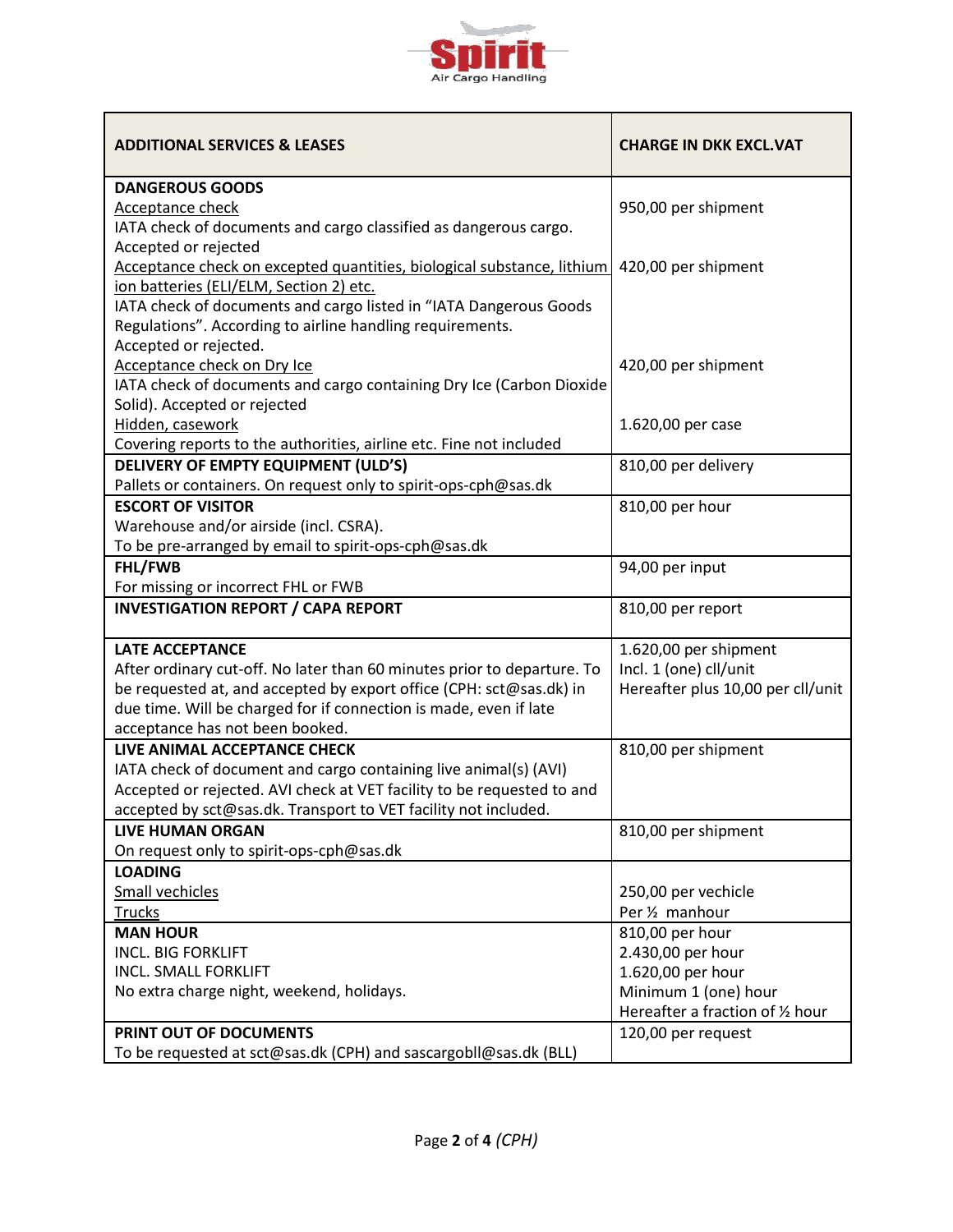

| <b>ADDITIONAL SERVICES &amp; LEASES</b>                                                                                                                                                                                                                                                                                            | <b>CHARGE IN DKK EXCL.VAT</b>                                                                                           |
|------------------------------------------------------------------------------------------------------------------------------------------------------------------------------------------------------------------------------------------------------------------------------------------------------------------------------------|-------------------------------------------------------------------------------------------------------------------------|
| <b>QUICK DELIVERY</b><br>Bulk shipments: minimum 120 minutes handling time after ATA<br>Palletized shipments: minimum 240 minutes handling time after ATA<br>Transfer: handling time from case to case<br>To be requested at, and accepted by import office prior to flight arrival.<br>(CPH: sct@sas.dk. BLL: sascargobll@sas.dk) | 1.620,00 per shipment<br>Incl. 1 (one) cll/unit<br>Hereafter plus 10,00 per cll/unit                                    |
| <b>RELABLING</b><br>On special request to spirit-ops-cph@sas.dk prior to acceptance.<br>Excl. labels (ref. material price list)<br>Special standards applies for<br>Time and Temperature Sensitive Shipment:                                                                                                                       | See Man hour rates                                                                                                      |
| Missing label for PIL-booked shipment will be attached, without any<br>prior notice to shipper. Excl. labels (ref. material price list)<br>Wrongly used label for non-PIL booked shipment, will be removed,                                                                                                                        | Per 1/ <sub>2</sub> manhour<br>Per 1/ <sub>2</sub> manhour                                                              |
| without any prior notice to shipper. Excl. labels (ref. material price list)                                                                                                                                                                                                                                                       |                                                                                                                         |
| <b>REPACKING</b><br>Damaged cll.<br>Repacking with dry ice<br>Extra fee might occur, depending on our Dry Ice stock (ref. material                                                                                                                                                                                                 | See Man hour rates<br>810,00 per shipment, incl. 30 cll.<br>Hereafter plus per 1/2 manhour<br>Plus 46,00 per kg Dry Ice |
| price list)                                                                                                                                                                                                                                                                                                                        |                                                                                                                         |
| <b>RETRIEVAL (COPY) OF DOCUMENTS</b>                                                                                                                                                                                                                                                                                               |                                                                                                                         |
| Sent to the Orderer by P.O. Mail<br>Sent to the Orderer by fax or e-mail                                                                                                                                                                                                                                                           | 240,00 per Air Waybill (AWB)<br>120,00 per Air Waybill (AWB)                                                            |
| <b>SECURITY SCREENING</b>                                                                                                                                                                                                                                                                                                          |                                                                                                                         |
| No extra charge for security screening outside office opening hours.<br>Surcharge for mixed consolidated shipment<br>(from known/unknown shipper)                                                                                                                                                                                  | 405,00 per shipment                                                                                                     |
| <b>CPH</b>                                                                                                                                                                                                                                                                                                                         | 0,81 per kg,                                                                                                            |
| X-ray, metaldetector or manual screening<br>(Surcharge for manual screening might apply)<br><b>BLL/AAL</b><br>X-ray or manual screening                                                                                                                                                                                            | minimum 100,00 per shipment<br>Manual search, per 1/4 manhour<br>0,49 per kg,<br>minimum 69,00 per shipment             |
| <b>SERVICES OUTSIDE OFFICE OPENING HOURS</b>                                                                                                                                                                                                                                                                                       | 1.620,00 per shipment                                                                                                   |
| Import<br>Pick up must be requested latest 1 hour before office closed. Only<br>custom cleared shipments. Quick delivery will always be charged for.                                                                                                                                                                               |                                                                                                                         |
| Export<br>Delivery must be requested latest 1 hour before office closed. If<br>delivered after LAT, "Late delivery" will always be charged.<br>For both import and export, request must be sent to CPH: sct@sas.dk.<br>BLL: sascargobll@sas.dk.                                                                                    |                                                                                                                         |
|                                                                                                                                                                                                                                                                                                                                    |                                                                                                                         |
| SPECIAL STORAGE on COL, CRT, ERT, FRO                                                                                                                                                                                                                                                                                              | 0,25 per kg                                                                                                             |
| Loose cargo<br>Container                                                                                                                                                                                                                                                                                                           | 600,00 per unit                                                                                                         |
| Pallet                                                                                                                                                                                                                                                                                                                             | 1.160,00 per unit                                                                                                       |